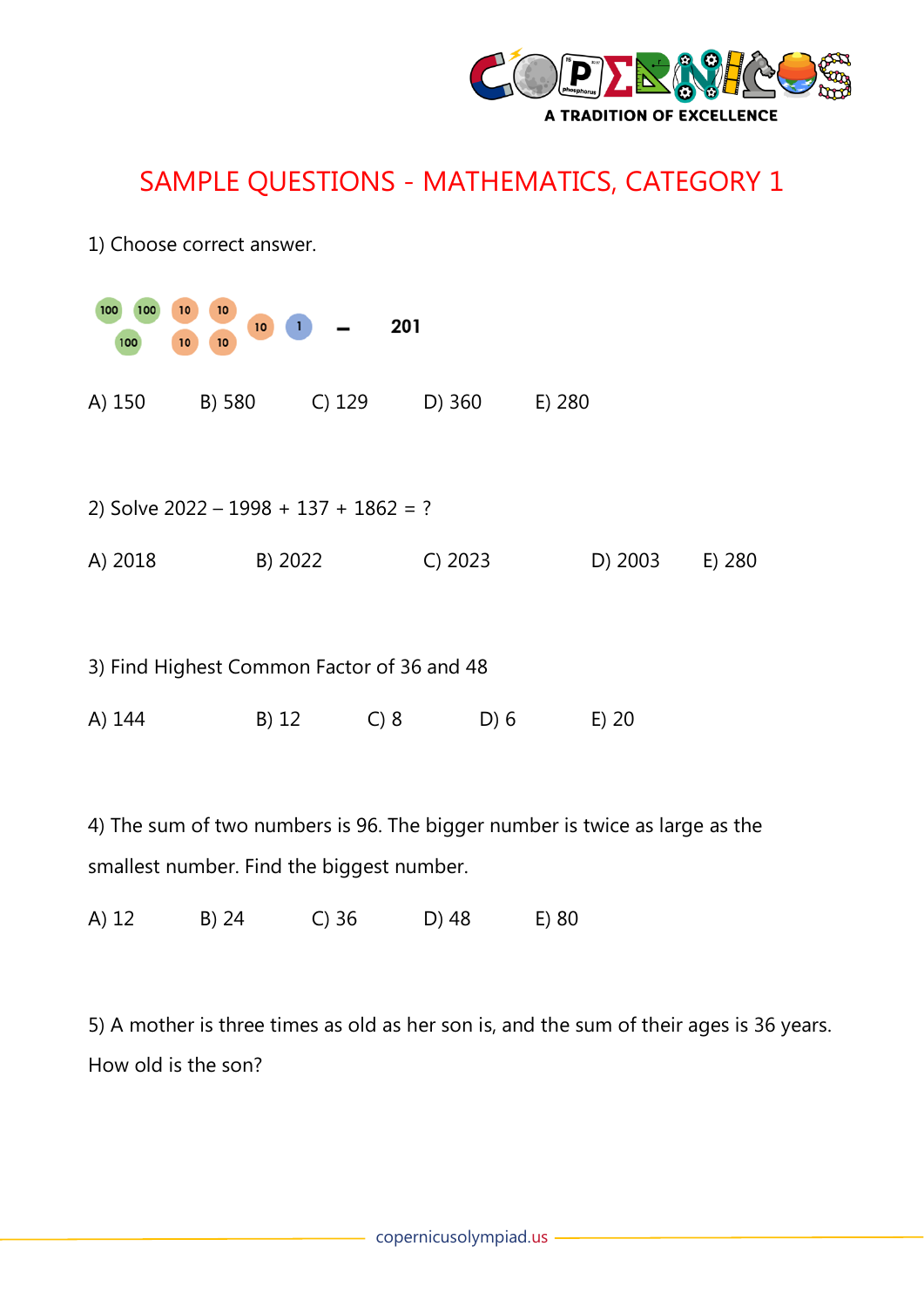



6) Find the value of x.



7) Chickens and rabbits are in one cage. In total, there are 35 heads and 94 feet. How many chickens are there?

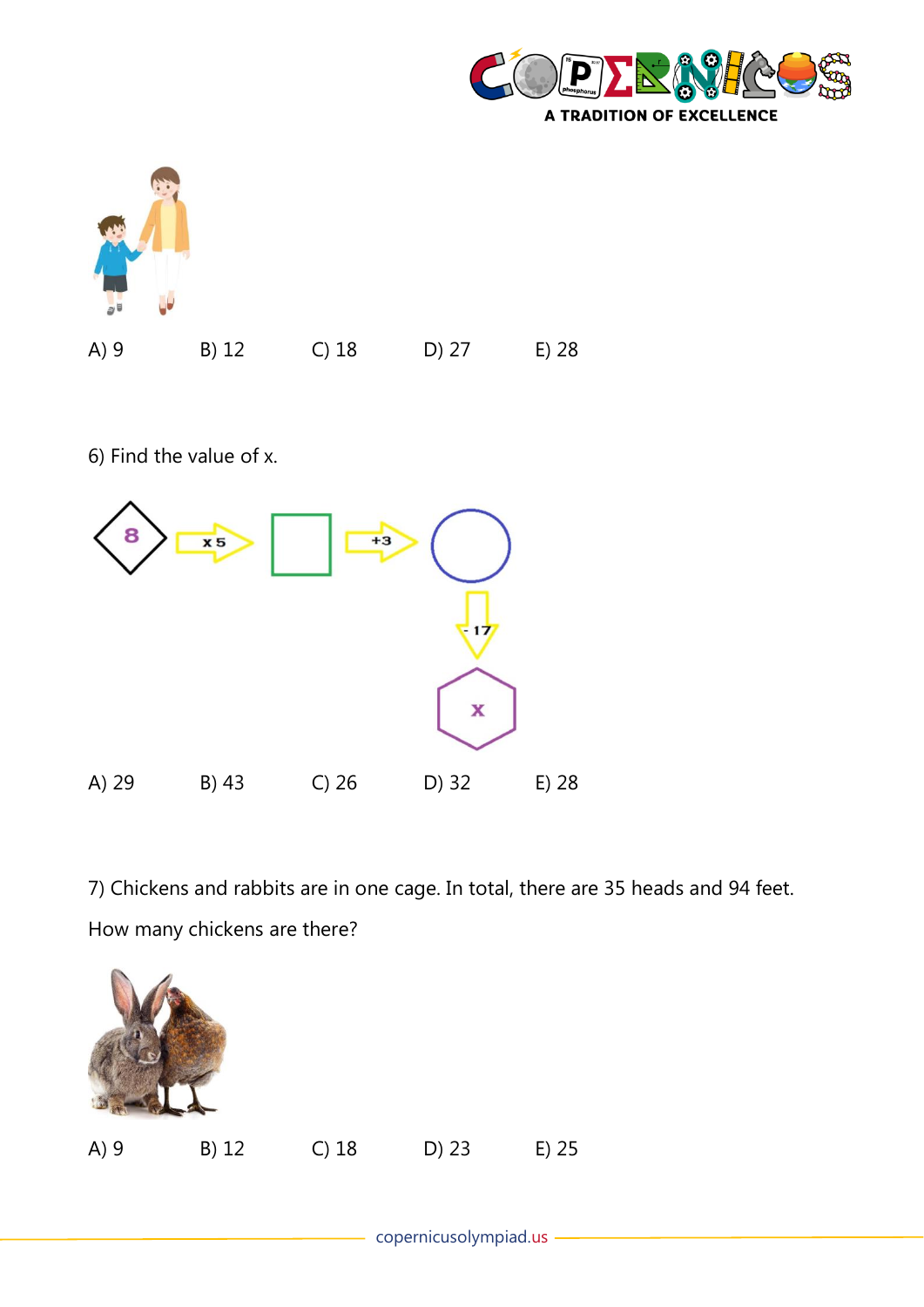

8) There are a total of 14 rabbits and chickens in the farm. The animals have 32 legs altogether. How many rabbits were there in the farm?

| $B)$ 7                                  | C) 8 | D) 12   | $E)$ 20 |         |        |  |
|-----------------------------------------|------|---------|---------|---------|--------|--|
|                                         |      |         |         |         |        |  |
| 2) Solve $2022 - 1998 + 137 + 1862 = ?$ |      |         |         |         |        |  |
|                                         |      | C) 2023 |         | D) 2003 | E) 280 |  |
|                                         |      | B) 2022 |         |         |        |  |

10) The cost of one chair is \$49,50. What is the cost of 5 chairs?

| A) \$247,5 | B) \$237 | $C)$ \$54,5 | D) \$247 | E) \$280 |
|------------|----------|-------------|----------|----------|
|            |          |             |          |          |

11) Find area of this shape.

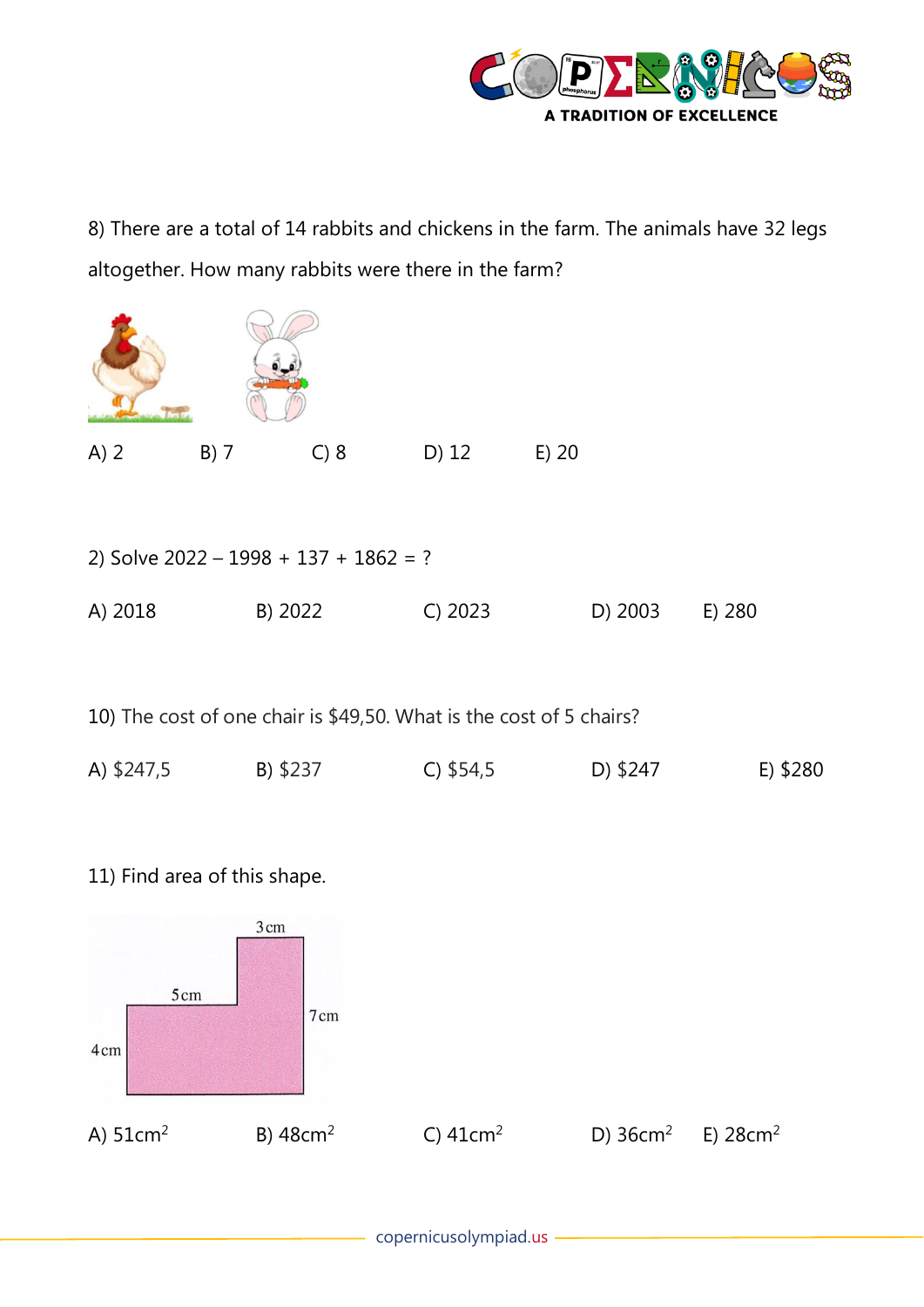

12) Area of this square is  $64 \text{cm}^2$ . Find the length of one side of this square.



13) This is a number wall. To find the number in each block you add the numbers in two blocks below. Find the value of y in this wall.



14) What is the sum of edges and vertices of a pyramid?

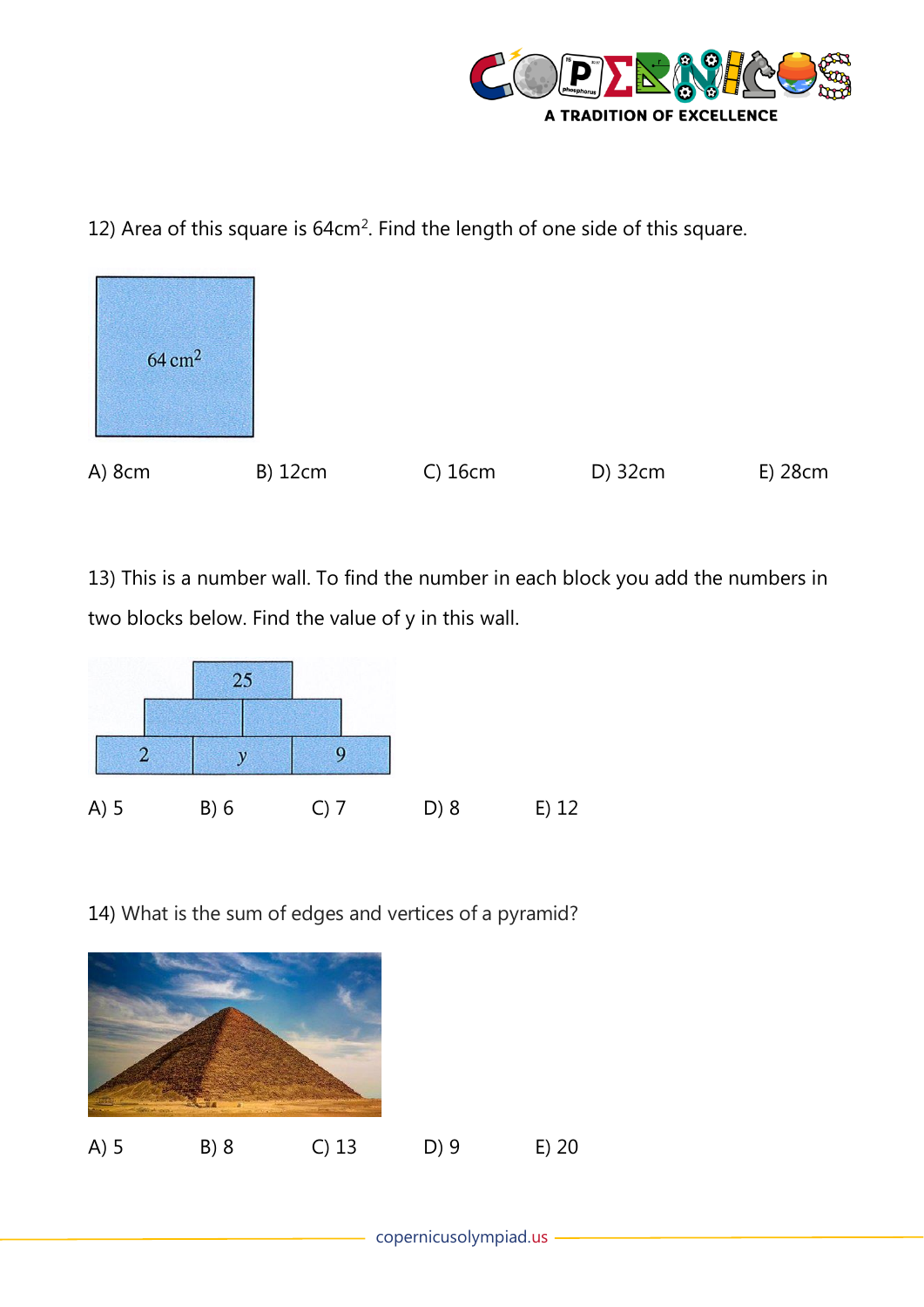

15) How many faces does the shape below have?



16) What is the next number in this sequence 4, 8, 12, ......, 20?

| A) 15 | B) 18 | $C)$ 17 | D) 16 | E) 28 |
|-------|-------|---------|-------|-------|
|       |       |         |       |       |

17) Perimeter of this rectangle is 44cm. Find the value of x.



| 18) Determine the next number in the sequence: 5, 13, 21, 29, $\overline{\phantom{a}}$ |  |
|----------------------------------------------------------------------------------------|--|
|----------------------------------------------------------------------------------------|--|

A) 37 B) 38 C) 39 D) 42 E) 28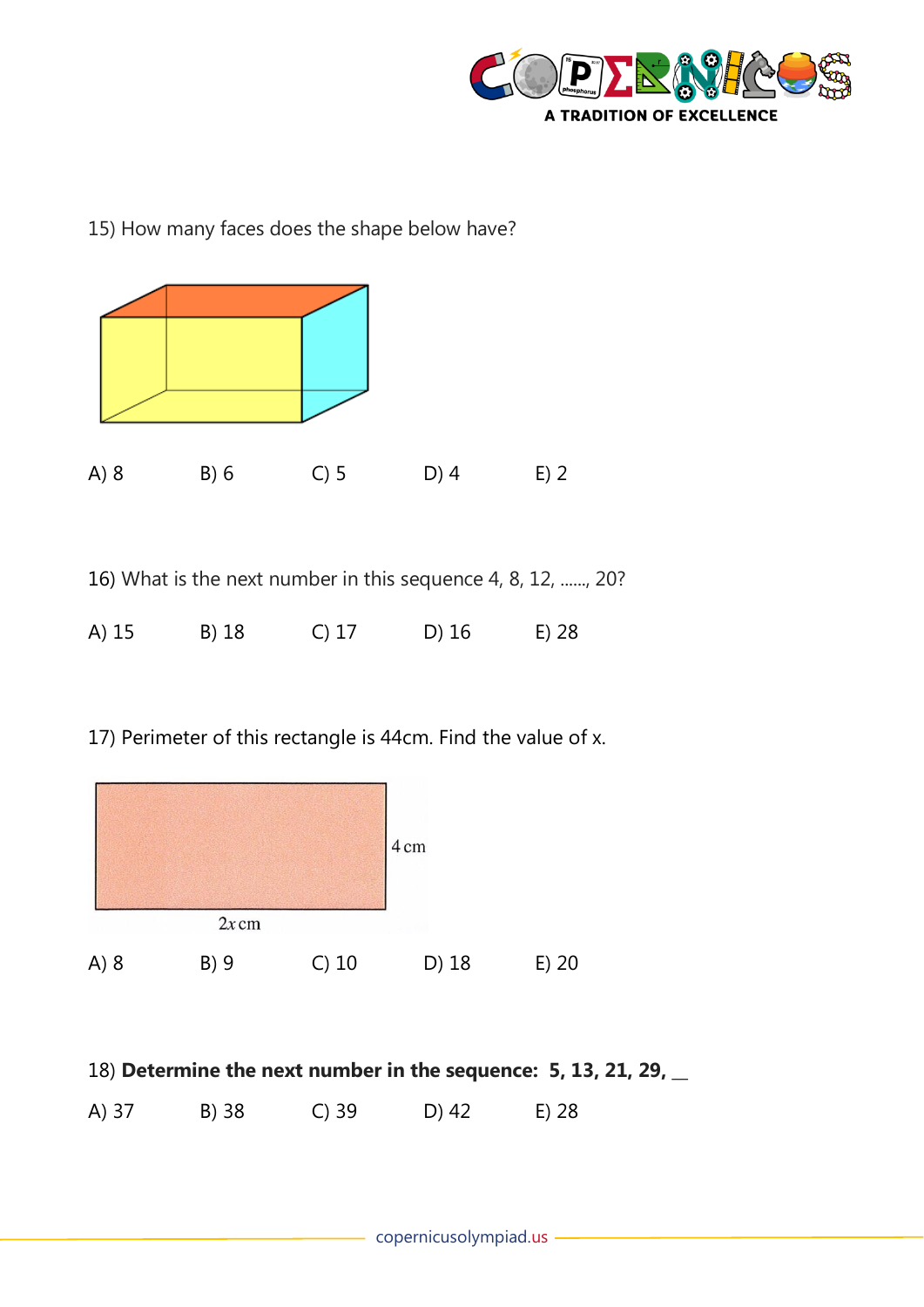

19) Find the next number: 9, 18, 27, 36, 45, \_\_\_

A) 48 B) 54 C) 63 D) 72 E) 90

20) How many circles will be in pattern 50?



## 21) What number should replace the question mark?



22) What number should replace the question mark?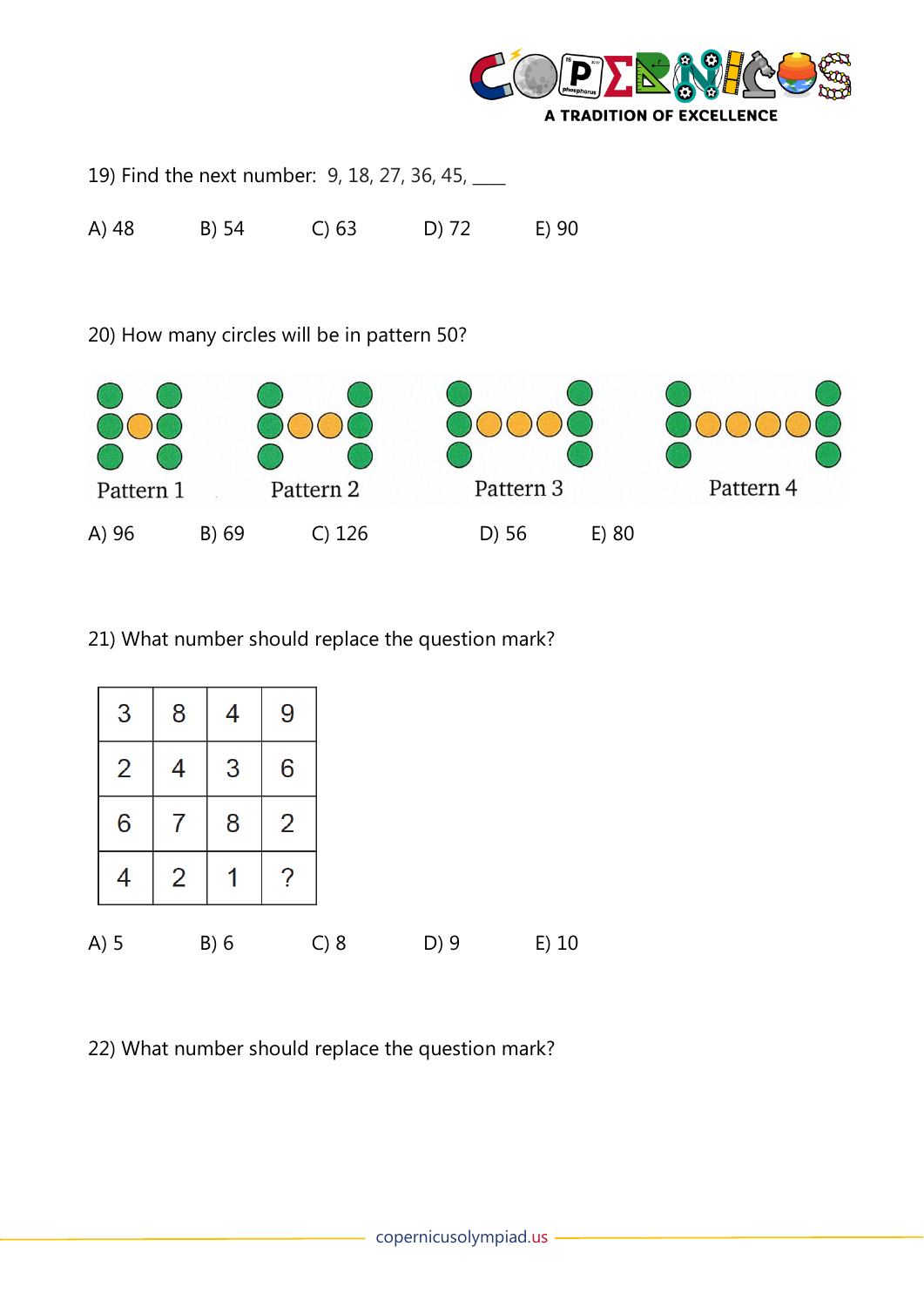



## 23) How many lines appear below?